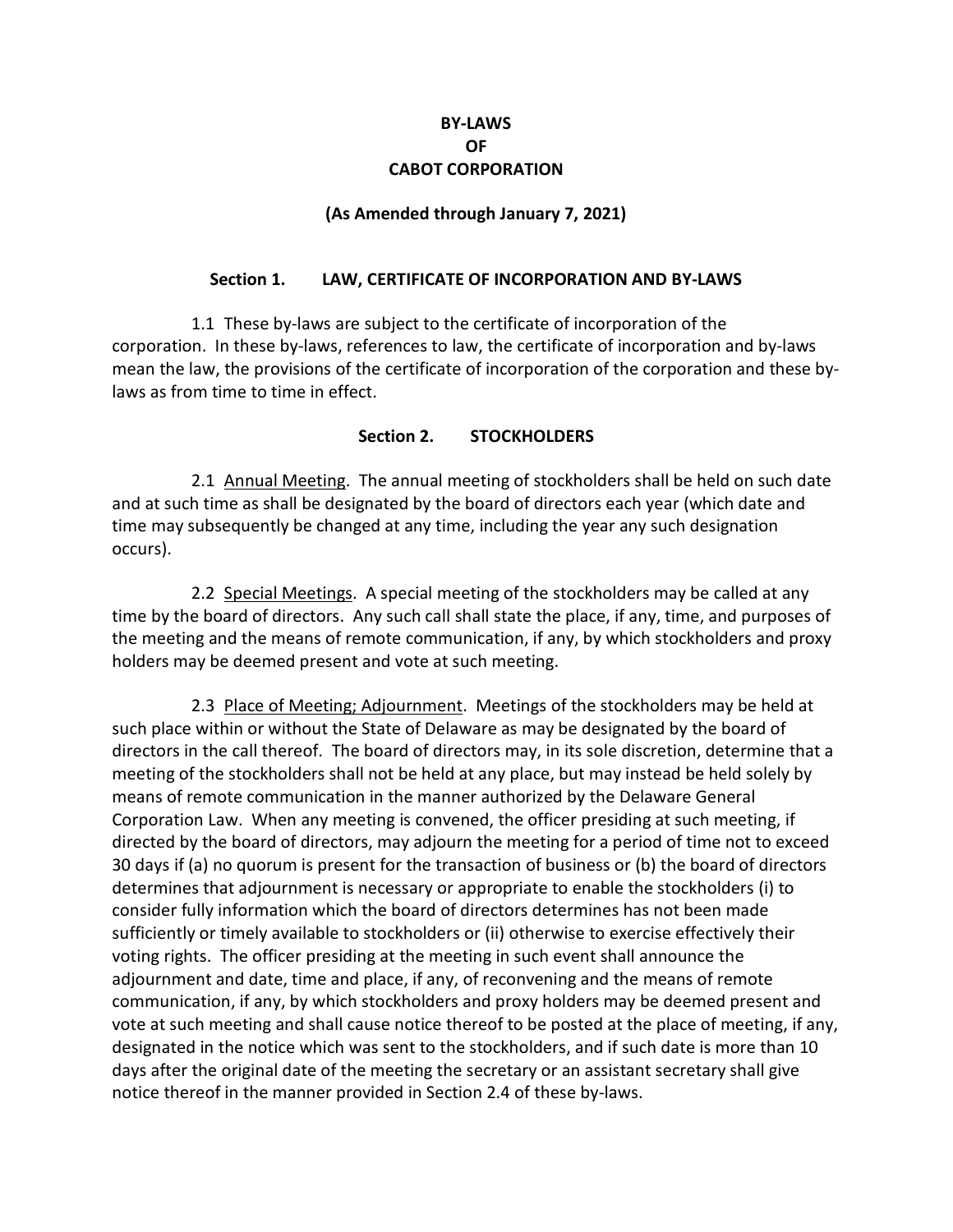2.4 Notice of Meetings. Except as otherwise provided by law, a written notice of each meeting of stockholders stating the place, if any, day and hour thereof, the means of remote communication, if any, by which stockholders and proxy holders may be deemed present and vote at such meeting and, in the case of a special meeting, the purposes for which the meeting is called, shall be given not less than ten nor more than 60 days before the meeting, to each stockholder entitled to vote thereat, and to each stockholder who, by law, by the certificate of incorporation or by these by-laws, is entitled to notice, by leaving such notice at the stockholder's residence or usual place of business, or by depositing it in the United States mail, postage prepaid, and addressed to such stockholder at the stockholder's address as it appears in the records of the corporation. Such notice shall be given by the secretary or an assistant secretary, or in the case of their death, incapacity or refusal, by another officer or person designated by the board of directors. As to any adjourned session of any meeting of stockholders, notice of the adjourned meeting need not be given if the time and place, if any, thereof and the means of remote communications, if any, by which stockholders and proxy holders may be deemed present and vote at such postponed meeting are announced at the meeting at which the adjournment was taken except that if the adjournment is for more than 30 days or if after the adjournment a new record date is set for the adjourned session, notice of any such adjourned session of the meeting shall be given in the manner heretofore described. No notice of any meeting of stockholders or any adjourned session thereof need be given to a stockholder if a written waiver of notice, executed before or after the meeting or such adjourned session by such stockholder, is filed with the records of the meeting or if the stockholder attends such meeting without objecting at the beginning of the meeting to the transaction of any business because the meeting is not lawfully called or convened. Neither the business to be transacted at, nor the purpose of, any meeting of the stockholders or any adjourned session thereof need be specified in any written waiver of notice.

2.5 Quorum of Stockholders. At any meeting of the stockholders, a quorum as to any matter shall consist of a majority of the votes entitled to be cast on the matter, except where a larger quorum is required by law, by the certificate of incorporation or by these bylaws. If a quorum is present at an original meeting, a quorum need not be present at an adjourned session of that meeting. Shares of its own stock belonging to the corporation or to another corporation, if a majority of the shares entitled to vote in the election of directors of such other corporation is held, directly or indirectly, by the corporation, shall neither be entitled to vote nor be counted for quorum purposes; provided, however, that the foregoing shall not limit the right of any corporation to vote stock, including but not limited to its own stock, held by it in a fiduciary capacity.

2.6 Required Vote for Election of Directors. When a quorum is present at any meeting, a nominee for director shall be elected if the votes properly cast for such nominee's election exceed the votes properly cast against such nominee's election (abstentions shall not be considered to be votes cast); provided, however, that the directors shall be elected by a plurality of the votes properly cast at any meeting of stockholders for which (i) the corporation receives a notice that a stockholder has nominated a person for election as a director in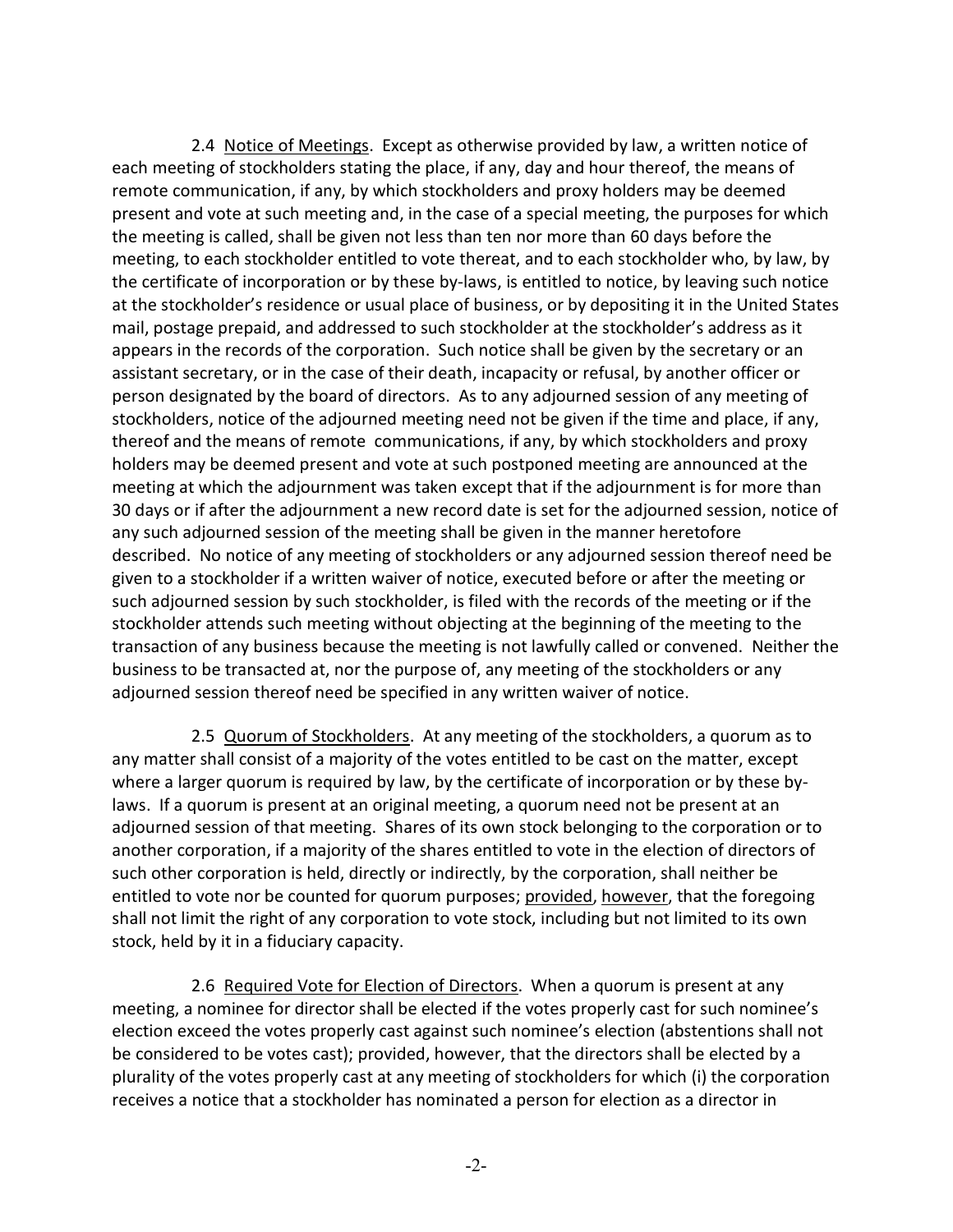compliance with the provisions for advance notice of nominations in Section 2.12 of these bylaws and (ii) such nomination has not been withdrawn on or prior to the tenth day preceding the date on which the corporation mails notice of the meeting to the stockholders. If nominees for director are to be elected by a plurality of the votes properly cast, stockholders shall not be permitted to vote against a nominee.

2.7 Required Vote for Other Matters. When a quorum is present at any meeting, a majority of the votes properly cast shall decide the question, except as otherwise required by law, by the certificate of incorporation or by these by-laws. If the corporation issues fractional shares of stock entitled to vote, holders of such fractional shares shall be entitled to exercise voting rights.

2.8 No Action Without Meetings. Any action required or permitted to be taken by stockholders of the corporation must be taken at a duly called annual or special meeting of the corporation and may not be taken by any consent in writing by such stockholders.

2.9 Proxy Representation. Every stockholder may authorize another person or persons to act for him or her by proxy in all matters in which a stockholder is entitled to participate, whether by waiving notice of any meeting, objecting to or voting or participating at a meeting. Every proxy must be signed by the stockholder or by his or her attorney-in-fact. No proxy shall be voted or acted upon after three years from its date unless such proxy provides for a longer period. A duly executed proxy shall be irrevocable if it states that it is irrevocable and, if, and only as long as, it is coupled with an interest sufficient in law to support an irrevocable power. A proxy may be made irrevocable regardless of whether the interest with which it is coupled is an interest in the stock itself or an interest in the corporation generally. The authorization of a proxy may but need not be limited to specified action; provided, however, that if a proxy limits its authorization to a meeting or meetings of stockholders, unless otherwise specifically provided such proxy shall entitle the holder thereof to vote at any adjourned session but shall not be valid after the final adjournment thereof.

2.10 Inspectors. The directors or the person presiding at the meeting may, but need not, appoint one or more inspectors of election and any substitute inspectors to act at the meeting or any adjournment thereof. Each inspector, before entering upon the discharge of his or her duties, shall take and sign an oath faithfully to execute the duties of inspector at such meeting with strict impartiality and according to the best of his or her ability. The inspectors, if any, shall determine the number of shares of stock outstanding and the voting power of each, the shares of stock represented at the meeting, the existence of a quorum, the validity and effect of proxies, and shall receive votes or ballots, hear and determine all challenges and questions arising in connection with the right to vote, count and tabulate all votes, ballots or consents, determine the result, and do such acts as are proper to conduct the election or vote with fairness to all stockholders. On request of the person presiding at the meeting, the inspectors shall make a report in writing of any challenge, question or matter determined by them and execute a certificate of any fact found by them.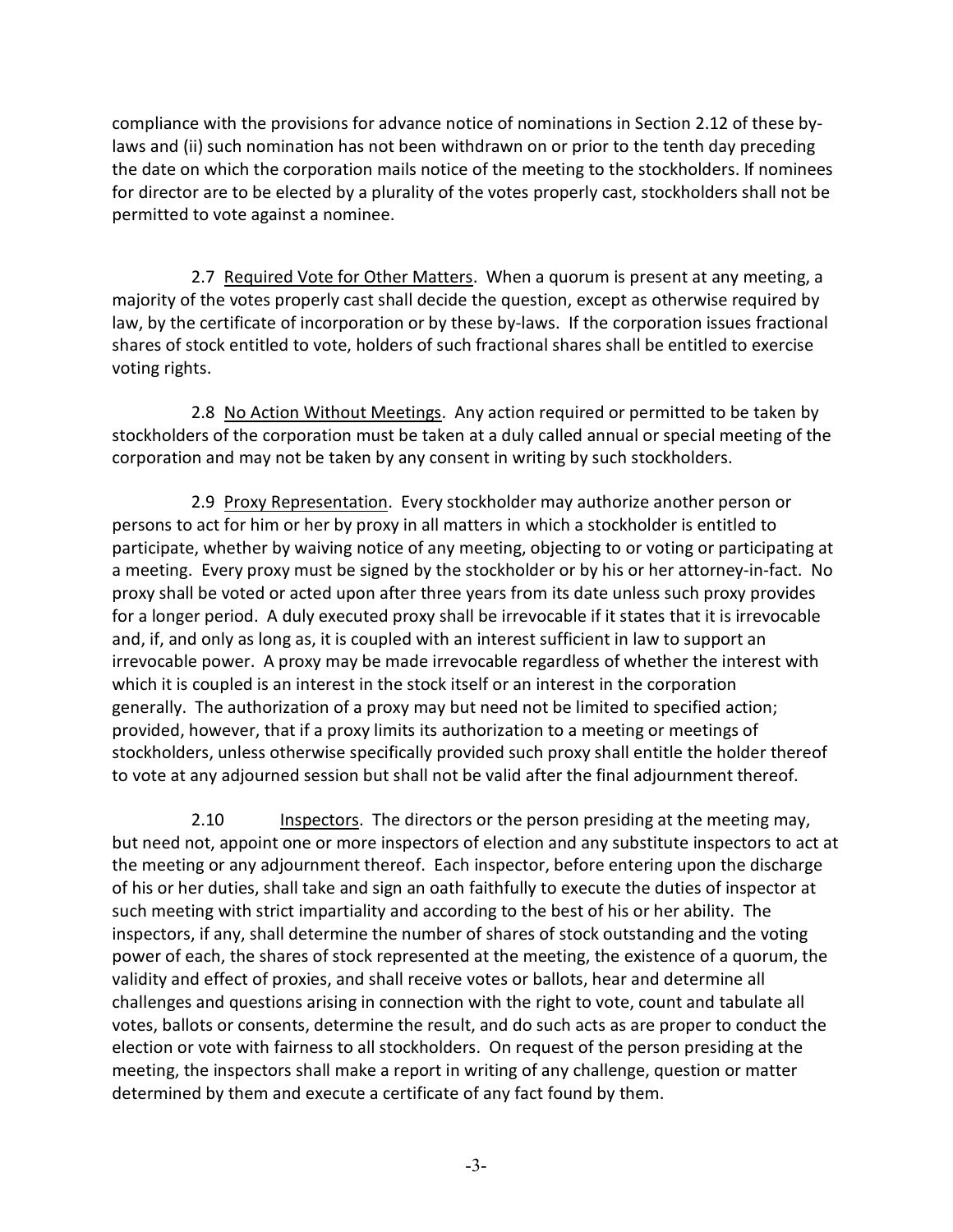2.11 List of Stockholders. The secretary shall prepare and make, or cause to be prepared and made, at least ten days before every meeting of stockholders, a complete list of the stockholders entitled to vote at such meeting, arranged in alphabetical order and showing the address of each stockholder and the number of shares registered in the name of each stockholder. The original or duplicate stock ledger shall be the only evidence as to who are stockholders entitled to examine such list or to vote in person or by proxy at such meeting.

2.12 Advance Notice of Stockholder Proposals and Nominations. Unless otherwise determined by the board of directors prior to a meeting of the stockholders, the officer presiding at such meeting, determined in accordance with these by-laws, shall determine the order of business and shall have the authority in his or her discretion to regulate the conduct of such meeting, including, without limitation, to impose restrictions on the persons (other than stockholders of the corporation or their duly appointed proxies) who may attend such meeting, to regulate and restrict the making of statements or asking of questions at such meeting and to cause the removal from such meeting of any person who has disrupted or appears likely to disrupt the proceedings at such meeting.

At a meeting of the stockholders, only such business shall be conducted as shall have been properly brought before the meeting. To be properly brought before any meeting of the stockholders, nominations of directors and the proposals of other business to be conducted must be (a) specified in the notice of meeting (or any supplement thereto) given by or at the direction of the board of directors, (b) otherwise properly brought before the meeting by or at the direction of the board of directors, or (c) properly brought before the meeting by a stockholder who is a stockholder of record at the time of the giving by such stockholder of the notice provided for in this Section 2.12 below, who shall be entitled to vote for such matters at the meeting and who complies with the requirements of this Section 2.12 with respect to any business sought to be brought before the meeting or the nomination of directors. Clause (c) of this paragraph shall be the exclusive means for a stockholder to make nominations or propose other business (other than matters properly brought under Rule 14a-8 under the Securities Exchange Act of 1934, as amended (the "Exchange Act") and included in the Corporation's notice of meeting) before a meeting of the stockholders. In addition, unless the board of directors has determined that directors will be elected at a special meeting of the stockholders, no stockholder may nominate directors for election at any special meeting of the stockholders.

In addition to any other applicable requirements, in order for any proposal or nomination to be properly brought before the meeting by a stockholder (other than a stockholder proposal included in the corporation's proxy statement pursuant to Rule 14a-8 under the Exchange Act) the stockholder must have given timely notice thereof in writing to the secretary of the corporation. To be timely, (a) with respect to an annual meeting of the stockholders held pursuant to Section 2.1 of these by-laws, a stockholder's notice must be received at the principal executive offices of the corporation not less than 60 days nor more than 90 days prior to the anniversary date of the immediately preceding annual meeting of stockholders ; provided, however, in the event that the annual meeting of stockholders is called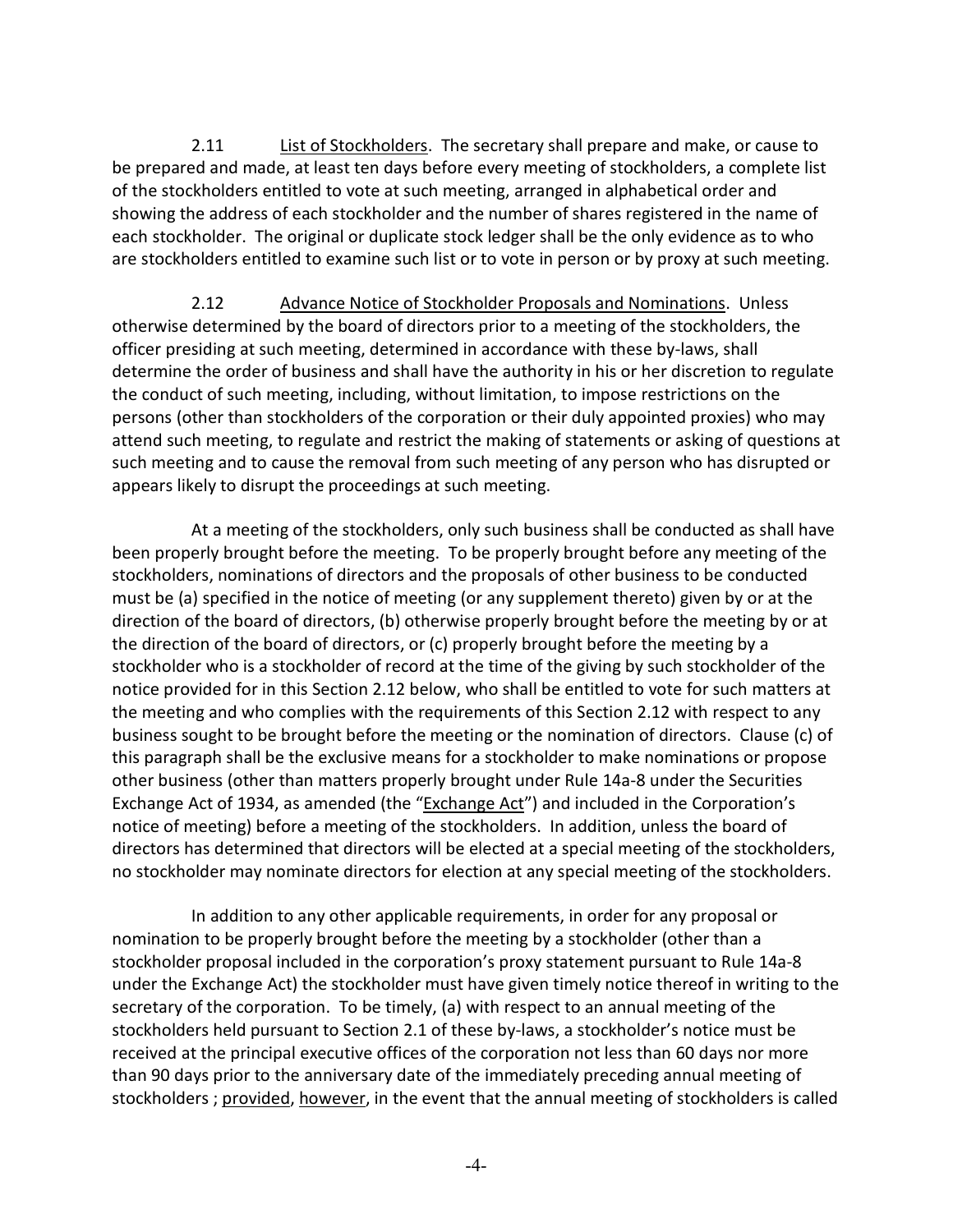for a date (including any change in a date designated by the board of directors pursuant to Section 2.1) more than 60 days prior to such anniversary date, notice by the stockholder to be timely must be so received not later than the close of business on the 10th day following the day on which public disclosure of the date of such meeting was made, and (b) with respect to a special meeting of the stockholders held pursuant to Section 2.2 of these by-laws, a stockholder's notice must be received at the principal executive offices of the corporation by the close of business on the 10th day following the day on which public disclosure of the date of such meeting was made. In no event shall any adjournment or postponement of an annual or special meeting of the stockholders or the announcement thereof commence a new time period for the delivery of such notice by a stockholder.

A stockholder's notice to the secretary shall set forth as to each proposal or nomination the stockholder proposes to bring before the meeting (a) the name and address of the stockholder making such proposal, (b) the class and number of shares of capital stock of the corporation directly or indirectly held of record, owned beneficially and represented by proxy by such stockholder as of the date of such notice by the stockholder, (c) any "derivative security" (as that term is defined in Rule 16a-1(c) under the Exchange Act) directly or indirectly owned beneficially by the stockholder and any other "pecuniary interest" or "indirect pecuniary interest" (as those terms are defined in Rule 16a-1(a)(2) under the Exchange Act) in the shares of capital stock of the corporation, and (d) all other information that would be required to be included in a proxy statement required to be filed with the Securities and Exchange Commission if, with respect to any such proposal or nomination, such stockholder were a participant in a solicitation subject to Regulation 14A under the Exchange Act (the "Proxy Rules").

In addition, if the notice involves a proposal for business, a stockholder's notice to the secretary shall set forth as to each proposal a brief description of the proposal desired to be brought before the meeting, the reasons for making such proposal at the meeting and any material interest that the stockholder has in the proposal. If the notice involves the nomination of a director, a stockholder's notice to the secretary shall set forth (a) as to each person whom the stockholder proposes to nominate for election or re-election as a director, (i) the name, age, business address or residence address of the person, (ii) the principal occupation or employment of the person, (iii) the class and number of shares of capital stock of the corporation, if any, which are beneficially owned by the person, (iv) any other information relating to the nominee as would be required to be included in a proxy statement or other filings required to be filed pursuant to the Proxy Rules (including without limitation the written consent of the nominee to being named in the proxy statement as a nominee and to serve as a director if elected) and (v) a statement signed by the person confirming that, if elected, he or she will comply with the corporation's Global Ethics and Compliance Standards, Policy on Transactions in Securities, Corporate Governance Guidelines and any other applicable rule, regulation, policy or standard of conduct applicable to the directors; and (b) as to the stockholder giving the notice, (i) a representation that the stockholder intends to appear in person or by proxy at the meeting to nominate the person or persons specified in the notice and (ii) a description of all direct and indirect compensation and other material monetary arrangements, agreements or understandings during the past three years, and any other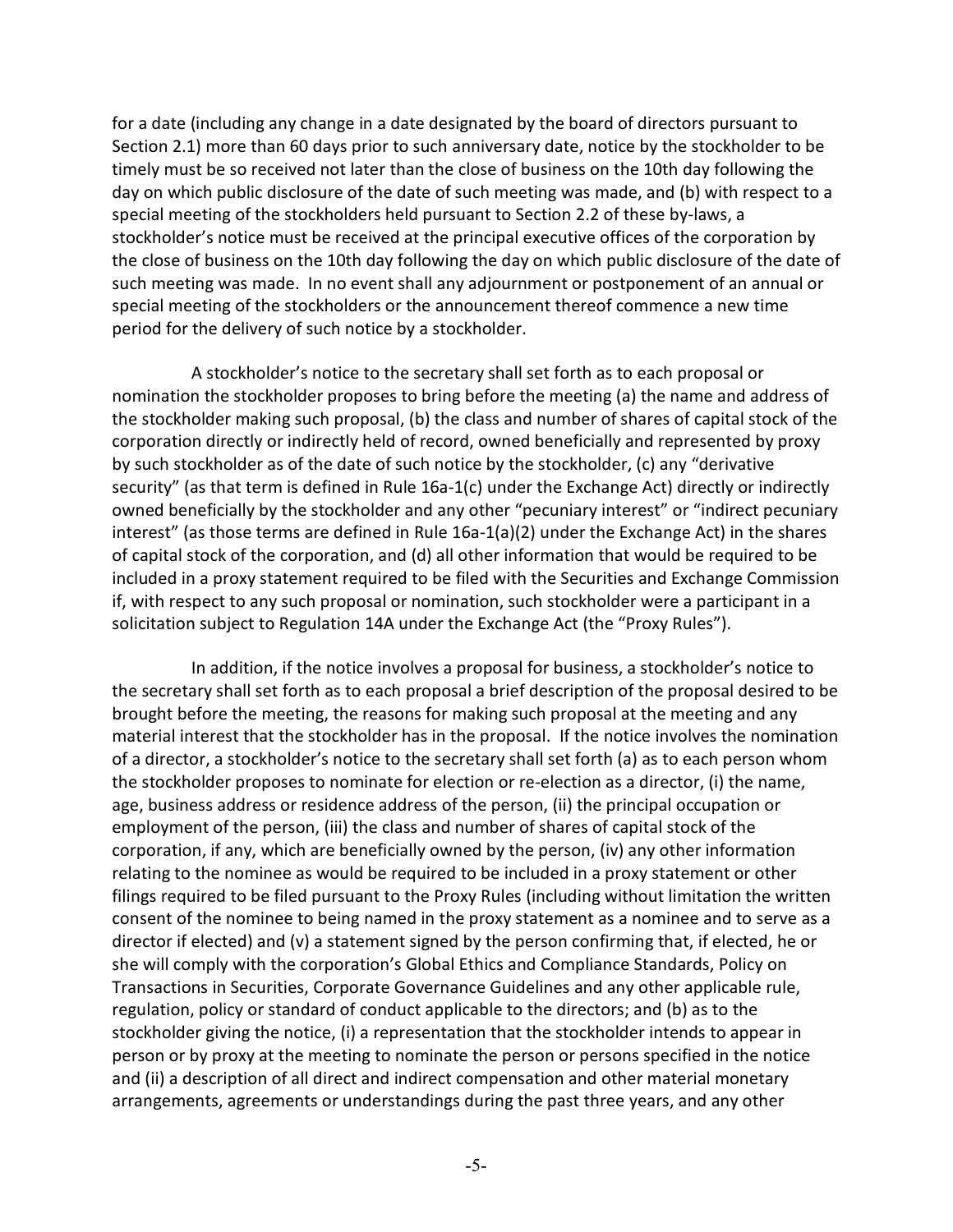material relationship, if any, between or concerning the stockholder and its respective affiliates or associates, or others with whom they are acting in concert, on the one hand, and each person nominated by the stockholder, and his or her respective affiliates, associates and others with whom any of them are acting in concert on the other hand. In addition, any person nominated by the stockholder shall complete a questionnaire, in a form available from the corporation upon the request of the stockholder, and such completed questionnaire shall be submitted with the stockholder notice contemplated by this Section 2.12.

If the stockholder holds its shares by or through a nominee, the information required to be provided in a notice of the stockholder contemplated by this Section 2.12 shall be provided about the person who has the power to direct the voting and disposition of the shares of capital stock of the corporation and who has a pecuniary interest in such shares in lieu of the stockholder.

Notwithstanding anything in the by-laws to the contrary, no business pertaining to this Section 2.12 shall be conducted at any meeting except in accordance with the procedures set forth in this Section 2.12. The officer presiding at the meeting shall, if the facts warrant, determine and declare to the meeting that any proposal or nomination, as the case may be, was not properly brought before the meeting in accordance with the provisions of this Section 2.12 and, if the presiding officer should so determine, any proposal not properly brought before the meeting shall not be discussed or voted on and any defective nomination shall be disregarded.

#### **Section 3. BOARD OF DIRECTORS**

3.1 Number. The number of directors which shall constitute the whole board shall be not less than three nor more than 17 in number. Within the foregoing limits, the board of directors shall determine the number of directors, and the number of directors may be increased at any time or from time to time by the directors by vote of a majority of the directors then in office. The number of directors may be decreased to any number permitted by the foregoing at any time by the directors by vote of a majority of the directors then in office. The directors shall be classified, with respect to the time for which they severally hold office, into three classes as nearly equal in number as possible: one class whose term expired at the first annual meeting of stockholders after January 21, 1969 (the "Adoption Date"); one class whose term expired at the second annual meeting of stockholders after the Adoption Date; and another class whose term expired at the third annual meeting of stockholders after the Adoption Date, with each such class holding office until its successors were elected and qualified. At each annual meeting of stockholders after the Adoption Date, the successors of the class of directors whose term expires at that meeting shall be elected to hold office for a term expiring at the annual meeting of stockholders held in the third year following the year of their election. Directors need not be stockholders.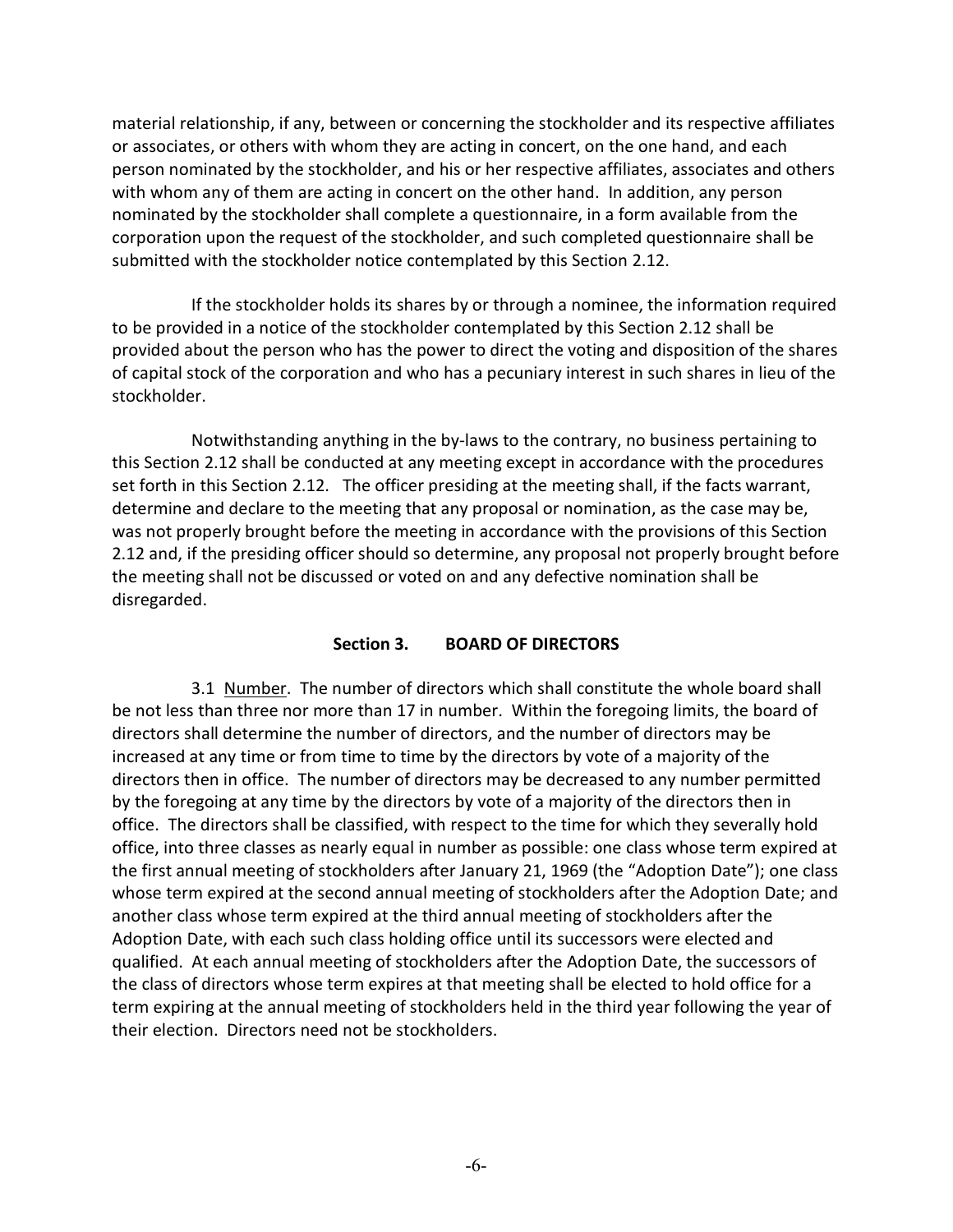3.2 Tenure. Except as otherwise provided by law, by the certificate of incorporation or by these by-laws, each director shall hold office until a successor is elected and qualified, or until such director sooner dies, resigns, is removed or replaced.

3.3 Powers. The business and affairs of the corporation shall be managed by or under the direction of the board of directors who shall have and may exercise all the powers of the corporation and do all such lawful acts and things as are not by law, the certificate of incorporation or these by-laws directed or required to be exercised or done by the stockholders.

3.4 Vacancies of Directors. Vacancies and any newly created directorships resulting from any increase in the number of directors may be filled by a majority of the directors then in office, although less than a quorum, or by a sole remaining director. Any director or directors so chosen shall hold office until the annual meeting of stockholders at which the term of office of the class to which they have been elected expires and until their successors are duly elected and shall qualify, unless they sooner die, resign, or are removed or replaced. The directors shall have and may exercise all their powers notwithstanding the existence of one or more vacancies in their number, subject to any requirements of law or of the certificate of incorporation or of these by-laws as to the number of directors required for a quorum or for any vote or other actions.

3.5 Committees. Subject to Section 3.6 of these by-laws, the board of directors may, by vote of a majority of the whole board, (a) designate, change the membership of or terminate the existence of any committee or committees, each committee to consist of one or more of the directors; (b) designate one or more directors as alternate members of any such committee who may replace any absent or disqualified member at any meeting of the committee; and (c) determine the extent to which each such committee shall have and may exercise the powers of the board of directors in the management of the business and affairs of the corporation, including the power to authorize the seal of the corporation to be affixed to all papers which require it and the power and authority to declare dividends or to authorize the issuance of stock; excepting, however, such powers which by law, by the certificate of incorporation or by these by-laws they are prohibited from so delegating. In the absence or disqualification of any member of such committee and his or her alternate, if any, the member or members thereof present at any meeting and not disqualified from voting, whether or not constituting a quorum, may unanimously appoint another member of the board of directors to act at the meeting in the place of any such absent or disqualified member. Except as the board of directors may otherwise determine, any committee may make rules for the conduct of its business, but unless otherwise provided by the board or such rules, its business shall be conducted as nearly as may be in the same manner as is provided by these by-laws for the conduct of business by the board of directors. Each committee shall keep regular minutes of its meetings and report the same to the board of directors upon request.

3.6 Executive Committee. The board of directors shall, by vote of a majority of the whole board, elect from its own number an executive committee, to consist of not less than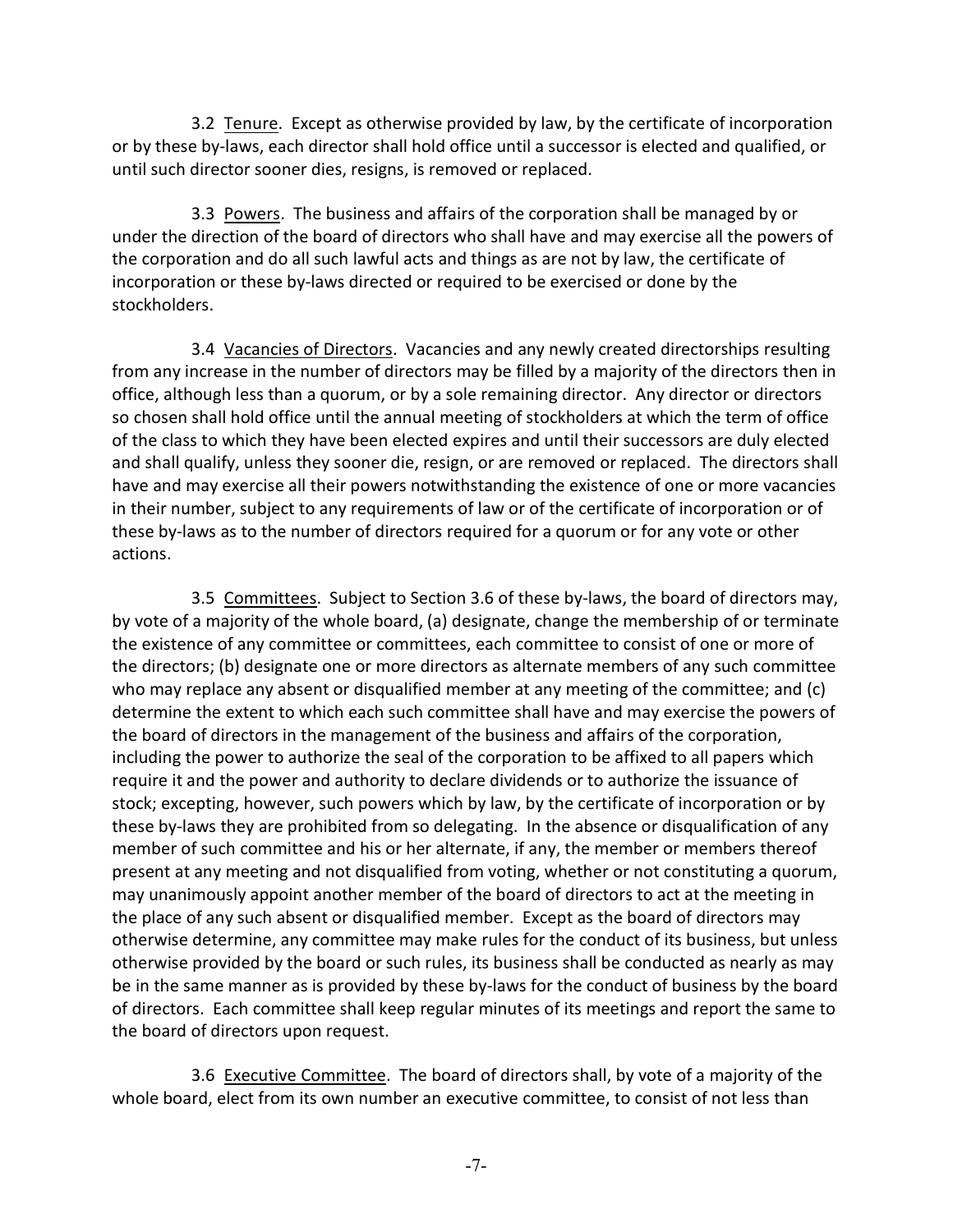two members in addition to the chief executive officer, and may from time to time designate or alter, within the limits permitted by this Section 3.6, the duties and powers of such committee, or change its membership.

The executive committee shall have and may exercise all the powers and authority of the board of directors in the management of the business and affairs of the corporation to the extent permitted by Section 141 of the Delaware General Corporation Law, and may authorize the seal of the corporation to be affixed to all papers which may require it, including the power and authority to declare a dividend, to authorize the issuance of stock and to adopt a certificate of ownership and merger; provided that the executive committee shall not have the power or authority in reference to amending the certificate of incorporation of this corporation (except that the executive committee may, to the extent authorized in the vote or votes providing for the issuance of shares of stock adopted by the board of directors, fix the designations and any of the preferences or rights of such shares or fix the number of shares of any series of stock or authorize the increase or decrease of the shares of any series), adopting an agreement of merger or consolidation, recommending to the stockholders the sale, lease or exchange of all or substantially all of the corporation's property and assets, recommending to the stockholders a dissolution of the corporation or a revocation of a dissolution, amending these by-laws, electing or appointing the chief executive officer, treasurer or secretary or filling vacancies in the board of directors or the executive committee. Each member of the executive committee shall hold office until the first meeting of the board of directors following the next annual meeting of the stockholders and until his or her successor is elected and qualified, or until he or she sooner dies, resigns, is removed, is replaced by change of membership, or becomes disqualified by ceasing to be a director. One-third of the members of the executive committee then in office, but in no case less than two members, shall constitute a quorum for the transaction of business, but any meeting may be adjourned from time to time by a majority of the votes cast upon the question, whether or not a quorum is present, and the meeting may be held as adjourned without further notice.

3.7 Regular Meetings. Regular meetings of the board of directors may be held without call or notice at such places (if any) within or without the State of Delaware and at such times as the board may from time to time determine; notice of the first regular meeting following any such determination shall be given to absent directors. A regular meeting of the directors may be held without call or notice immediately after and at the same place as the annual meeting of stockholders.

3.8 Special Meetings. Special meetings of the board of directors may be held at any time and at any place (if any) within or without the State of Delaware designated in the notice of the meeting, when called by the chairman of the board, the vice chairman of the board, the president, or by two or more directors, reasonable notice thereof being given to each director by the secretary or an assistant secretary or by the chairman of the board, the vice chairman of the board, the president or by any one of the directors calling the meeting.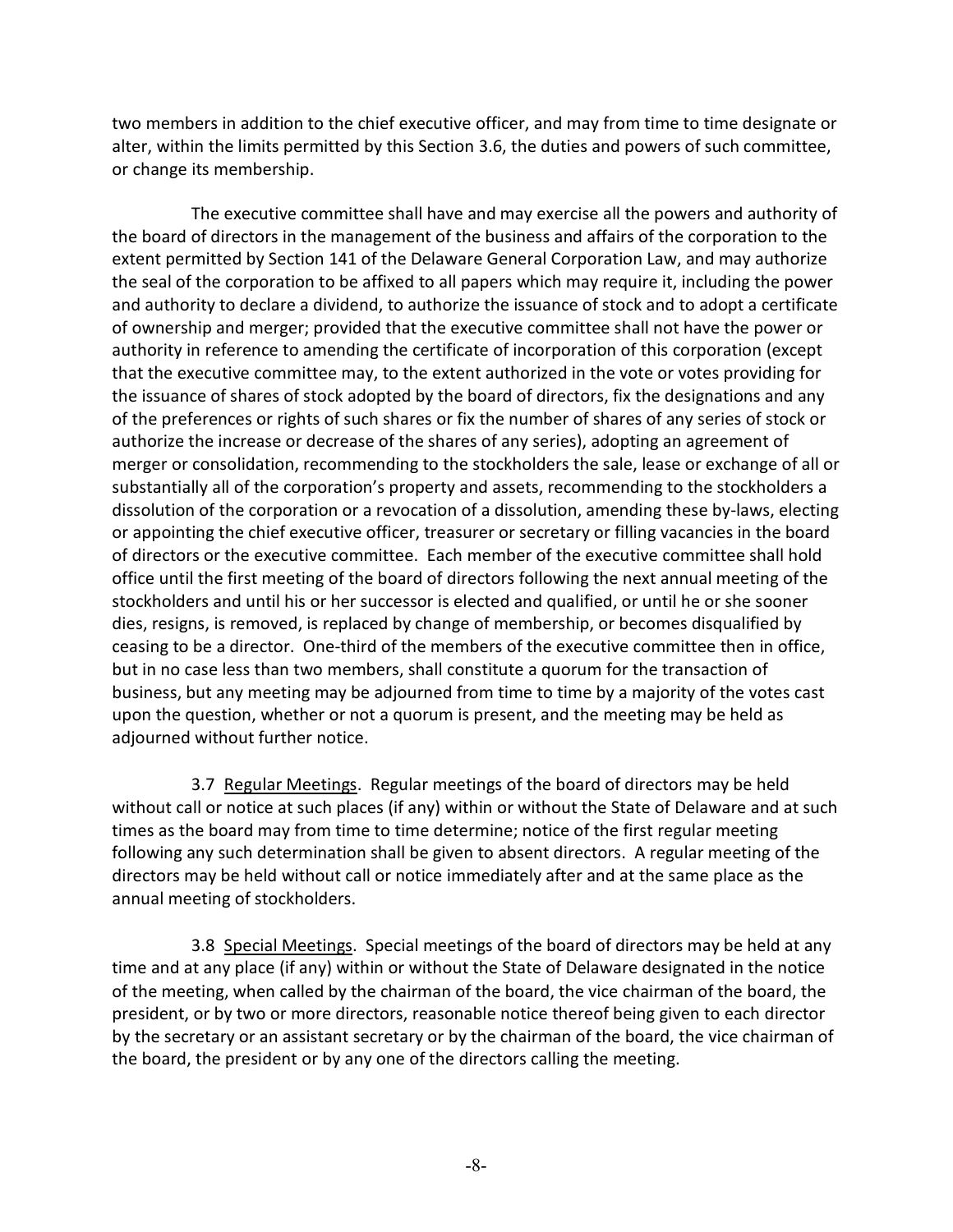3.9 Notice. It shall be reasonable and sufficient notice to a director to send notice by mail at least 48 hours before the meeting addressed to such director at his or her usual or last known business or residence address or to give notice to a director in person or by telephone or electronic communication at least 24 hours before the meeting. Notice of a meeting need not be given to any director if a written waiver of notice, executed by a director before or after the meeting, is filed with the records of the meeting, or to any director who attends the meeting without protesting prior thereto or at its commencement the lack of notice to such director. Neither notice of a meeting nor a waiver of a notice need specify the purposes of the meeting.

3.10 Quorum. Except as may be otherwise provided by law, by the certificate of incorporation or by these by-laws, at any meeting of the directors a majority of the directors then in office shall constitute a quorum, but in no case less than two directors. Any meeting may be adjourned from time to time by a majority of the votes cast upon the question, whether or not a quorum is present, and the meeting may be held as adjourned without further notice.

3.11 Action by Vote. Except as may be otherwise provided by law, by the certificate of incorporation or by these by-laws, when a quorum is present at any meeting the vote of a majority of the directors present shall be the act of the board of directors.

3.12 Action Without a Meeting. Any action required or permitted to be taken at any meeting of the board of directors or a committee thereof may be taken without a meeting if all the members of the board or of such committee, as the case may be, consent thereto in writing, and such writing or writings are filed with the records of the meetings of the board or of such committee. Such consent shall be treated for all purposes as the act of the board or of such committee, as the case may be.

3.13 Participation in Meetings by Conference Telephone. Members of the board of directors, or any committee designated by such board, may participate in a meeting of such board or committee by means of conference telephone or similar communications equipment by means of which all persons participating in the meeting can hear each other or by any other means permitted by law. Such participation shall constitute presence in person at such meeting.

3.14 Compensation. In the discretion of the board of directors, the directors may be paid their expenses, if any, of attendance at each meeting of the board of directors and may be paid a fixed sum for attendance at each meeting of the board of directors or a stated salary as director. Nothing contained in this section shall be construed to preclude any director from serving the corporation in any other capacity and receiving compensation therefor. Members of special or standing committees may be allowed like compensation for attending committee meetings.

3.15 Interested Directors and Officers.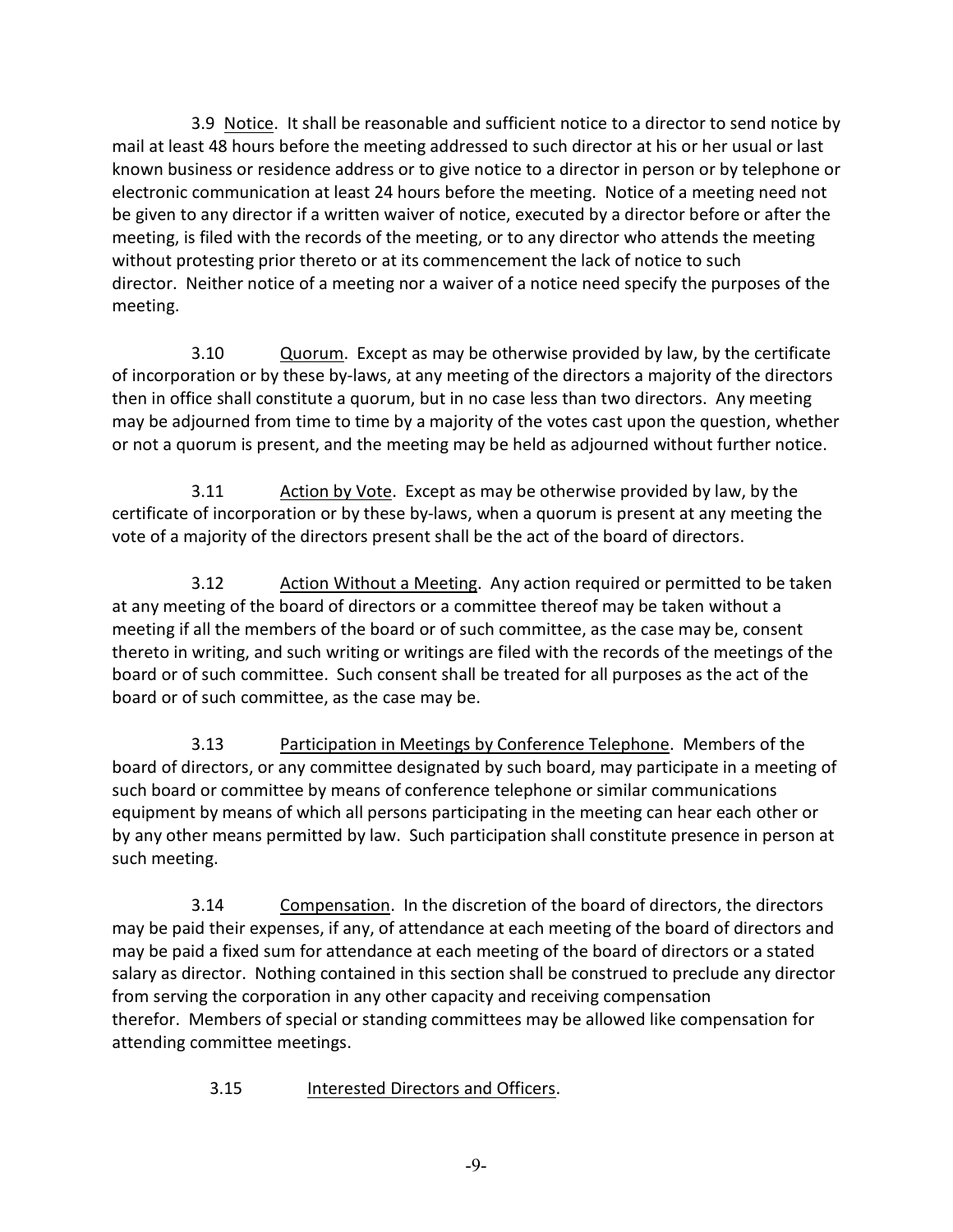(a) No contract or transaction between the corporation and one or more of its directors or officers, or between the corporation and any other corporation, partnership, association, or other organization in which one or more of the corporation's directors or officers are directors or officers, or have a financial interest, shall be void or voidable solely for this reason, or solely because the director or officer is present at or participates in the meeting of the board or committee thereof which authorizes the contract or transaction, or solely because the vote or votes of such director or officer are counted for such purpose, if:

(1) The material facts as to the relationship or interest of such director or officer and as to the contract or transaction are disclosed or are known to the board of directors or the committee, and the board or committee in good faith authorizes the contract or transaction by the affirmative votes of a majority of the disinterested directors, even though the disinterested directors be less than a quorum; or

(2) The material facts as to the relationship or interest of such director or officer and as to the contract or transaction are disclosed or are known to the stockholders entitled to vote thereon, and the contract or transaction is specifically approved in good faith by vote of the stockholders; or

(3) The contract or transaction is fair as to the corporation as of the time it is authorized, approved or ratified, by the board of directors, a committee thereof, or the stockholders.

(b) Common or interested directors may be counted in determining the presence of a quorum at a meeting of the board of directors or of a committee which authorizes the contract or transaction.

# **Section 4. OFFICERS AND AGENTS**

4.1 Enumeration; Qualification. The officers of the corporation shall be a president, a treasurer, a secretary and such other officers, if any, as the board of directors from time to time may in its discretion elect or appoint including without limitation a chairman of the board, a vice chairman of the board, a chief financial officer, one or more other vice presidents, a general counsel and a controller. The corporation may also have such agents, if any, as the board of directors from time to time may in its discretion choose. Any two or more offices may be held by the same person. Officers may be required by the board of directors to secure the faithful performance of their duties to the corporation by giving bond in such amount and with sureties or otherwise as the board of directors may determine.

4.2 Powers. Subject to law, to the certificate of incorporation and to the other provisions of these by-laws, each officer shall have, in addition to the duties and powers herein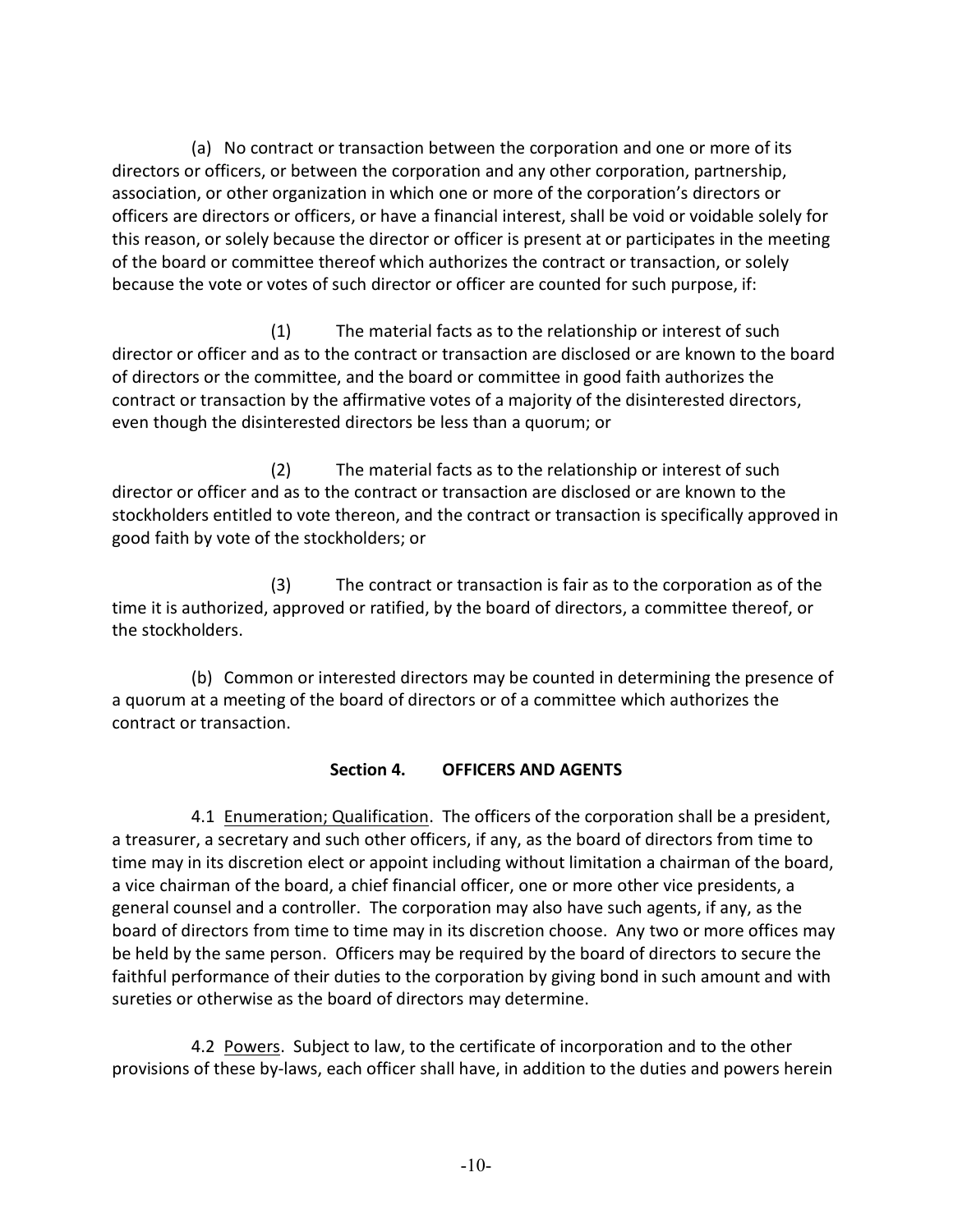set forth, such duties and powers as are commonly incident to his or her office and such additional duties and powers as the board of directors may from time to time designate.

4.3 Election. The officers may be elected by the board of directors at their first meeting following the annual meeting of the stockholders or at any other time. At any time or from time to time the directors may delegate to any officer their power to elect or appoint any other officer or any agents.

4.4 Tenure. Officers shall hold office until the first meeting of the board of directors following the next annual meeting of the stockholders and until their respective successors are chosen and qualified unless a shorter period shall have been specified by the terms of their election or appointment, or in each case until they sooner die, resign, are removed or become disqualified. Agents shall retain their authority at the pleasure of the directors, or the officer by whom they were appointed or by the officer who then holds agent appointive power.

4.5 Chairman of the Board of Directors, Vice Chairman of the Board of Directors, President and Vice President. Unless the board of directors otherwise specifies, the chairman of the board, or if there is none or in the absence or disability of the chairman of the board, the vice chairman of the board, or if there is none or in the absence or disability of the vice chairman of the board, the president shall preside, or designate the person who shall preside, at all meetings of the stockholders, of the board of directors and of the executive committee.

If there is a chairman of the board, unless the board of directors otherwise specifies, the chairman of the board shall be the chief executive officer of the corporation and as such shall have direct charge of all business operations of the corporation and, subject to the control of the directors, shall have general charge and supervision of the business of the corporation.

If there is a vice chairman of the board, the vice chairman of the board shall have such duties and powers as shall be designated from time to time by the board of directors or by the chief executive officer.

The president shall have such duties and powers as shall be designated from time to time by the board of directors or by the chief executive officer.

Any vice presidents shall have such duties and powers as shall be set forth in these by-laws or as shall be designated from time to time by the board of directors or by the chief executive officer, except that no vice president who is not a citizen of the United States shall be authorized to act as the chairman of the board, president or other chief executive officer of the corporation in the absence or disability of the person designated chairman of the board, president or other chief executive officer of the corporation in accordance with this Section 4.5 for so long as the corporation is required by the U.S. maritime laws to be a U.S. citizen by reason of its interest, direct or indirect, in any vessel documented under the laws of the United States of America.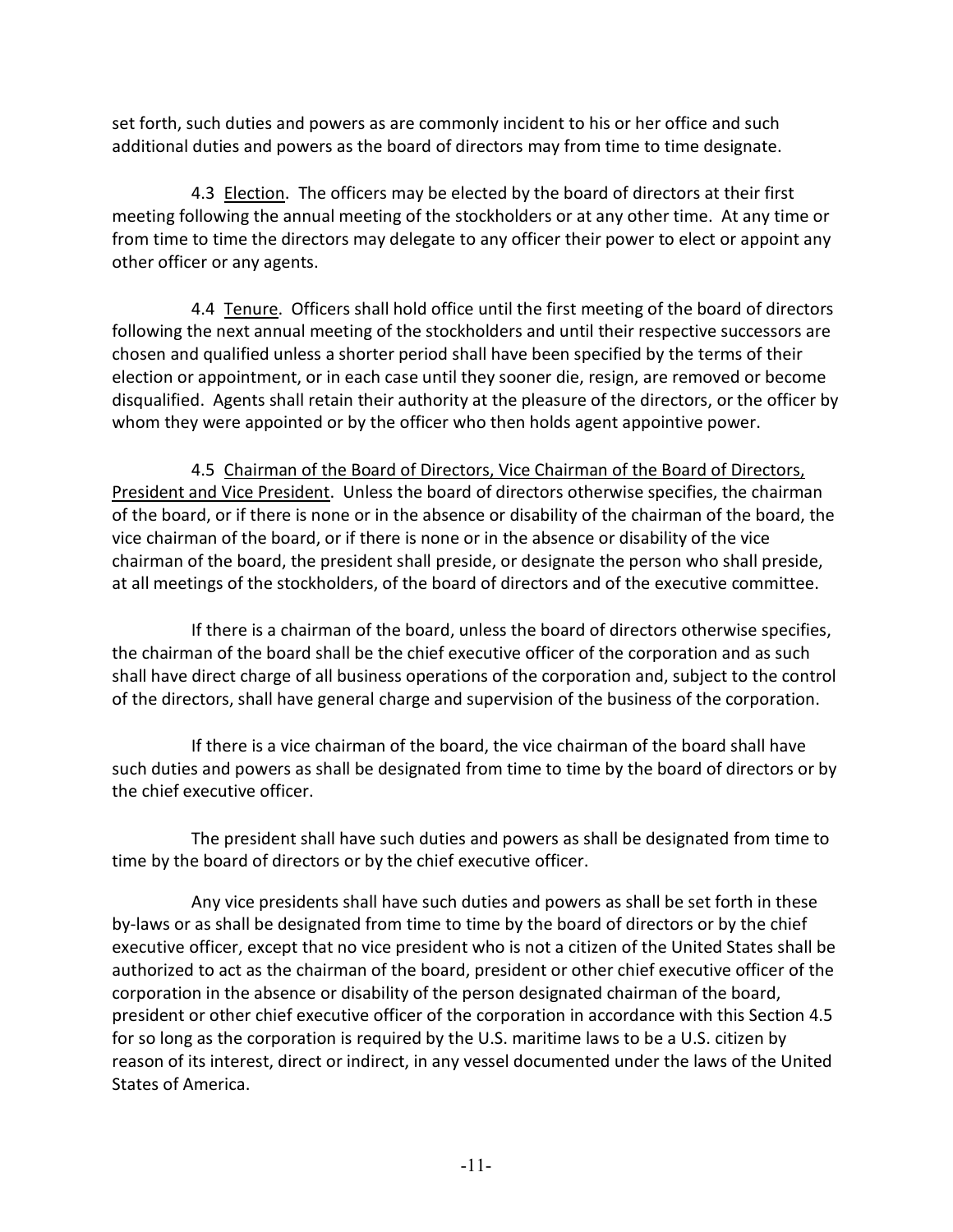4.6 Chief Financial Officer. The chief financial officer of the corporation shall be responsible for developing, recommending and implementing financial policies of the corporation and have general responsibility for protecting its financial position. The chief financial officer shall represent the corporation with banks and other financial institutions.

4.7 General Counsel and Assistant General Counsels. The general counsel shall be the chief counseling officer of the corporation in all legal matters and, subject to the control by the board of directors, the general counsel shall have charge of all matters of legal import to the corporation. The general counsel's relationship to the corporation shall in all respects be that of an attorney to a client. The general counsel shall have charge of all litigation of the corporation and keep advised of the progress of all legal proceedings and claims by and against the corporation, or in which it is interested by reason of its ownership and control of other corporations. The general counsel shall maintain records of all suits and actions of every nature in which the corporation may be a party, or in which it is interested, with sufficient data to show the nature of the case and the proceedings therein, and such records and the papers relating thereto shall be open at all times to the inspection of the directors and the executive officers of the corporation.

The general counsel shall give to the board of directors and to any officer of the corporation, whenever requested to do so, an opinion upon any question affecting the interests of the corporation and when requested by the chairman of the board, the vice chairman of the board, the president, a vice president, or by the board of directors or the executive committee, shall give an opinion upon any subject that may be referred to the general counsel.

The general counsel may, in his or her discretion, retain such independent attorneys, or law firms, in any and all parts of the world, as the general counsel may deem necessary to assist him or her in the performance of his or her duties and to protect and further the interests of the corporation.

The general counsel shall have power and authority to execute in the name of the corporation any and all bonds or stipulations for costs or other purposes connected with legal proceedings in any of the courts of justice, for the protection or enforcement of the rights and interest of this corporation; and, by instrument in writing, the general counsel may delegate to any such authority like power and authority to execute such bonds or stipulations.

The assistant general counsel, or, if there are more than one, the assistant general counsels, shall, in the order determined by the general counsel, in the absence or disability of the general counsel perform the duties and exercise the powers of the general counsel and shall perform such other duties and have such other powers as the board of directors and the general counsel may from time to time prescribe.

4.8 Treasurer and Assistant Treasurers. The treasurer shall be in charge of the corporate funds and securities and shall keep, or cause to be kept, full and accurate account of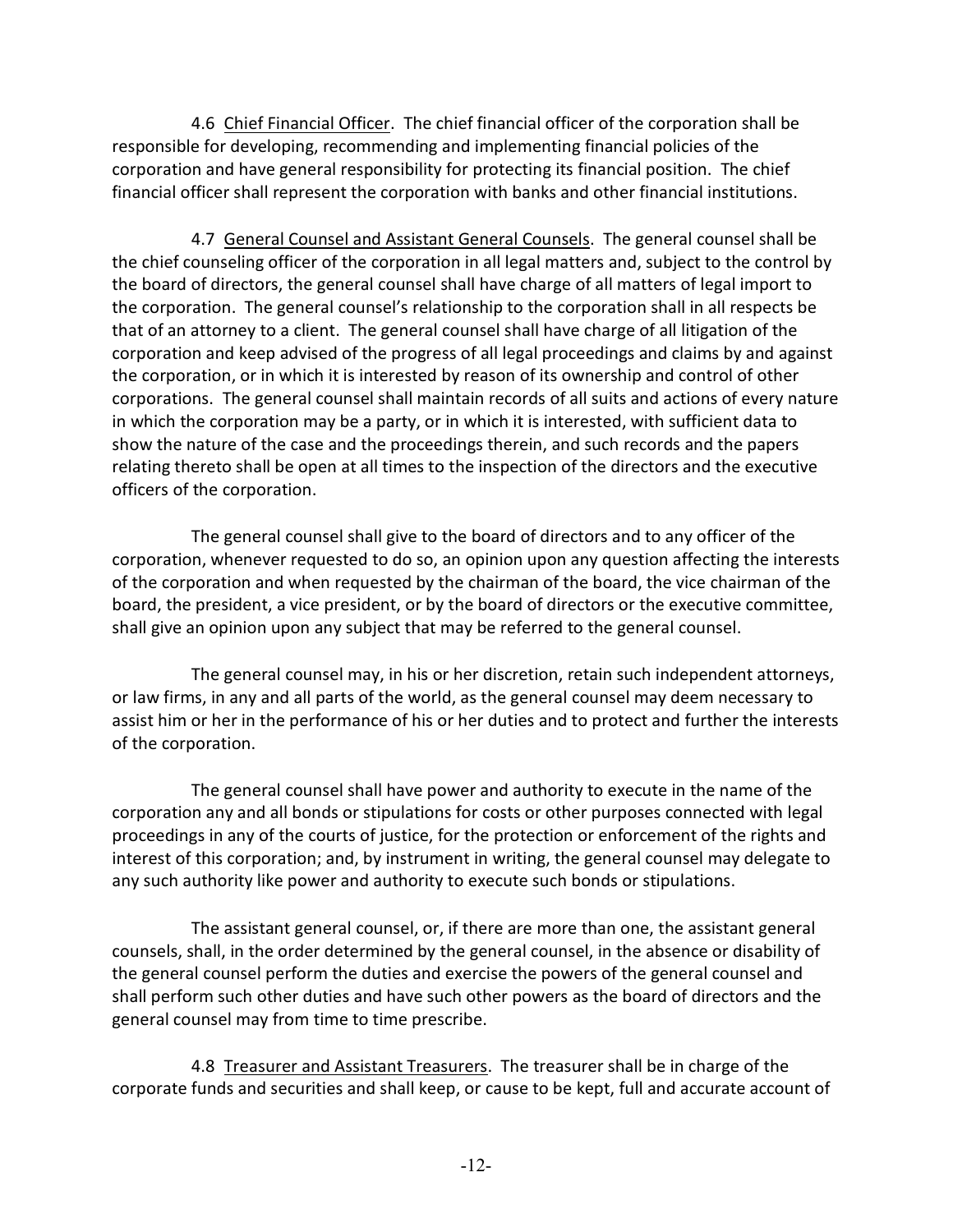receipts and disbursements in books belonging to the corporation and shall deposit or cause to be deposited all monies and other valuable effects in the name and to the credit of the corporation in such depositaries as may be designated by the board of directors. The treasurer shall invest surplus funds in such investments as the treasurer shall deem appropriate and pursuant to this authority may buy and sell securities on behalf of the corporation from time to time. The treasurer shall disburse or cause to be disbursed the funds of the corporation as may be ordered by the board of directors, the chief executive officer, the chief financial officer or such other officer as the chief financial officer may from time to time designate, taking proper vouchers for such disbursements. The treasurer shall be subject to the direction of the chief financial officer.

The assistant treasurer, if any, shall in the absence or disability of the treasurer perform the duties and exercise the powers of the treasurer and shall perform such other duties and have such other powers as the board of directors and the treasurer may from time to time prescribe and shall be subject to the direction of the treasurer.

4.9 Controller and Assistant Controllers. The controller shall be the chief accounting officer of the corporation, shall be in charge of its books of account and accounting records, and shall be in charge of the corporation's accounting policies and procedures. The controller shall be subject to the direction of the chief financial officer. The controller shall, with the approval of the board of directors, arrange for annual audits by independent public accounts.

The assistant controller, if any, shall in the absence or disability of the controller perform the duties and exercise the powers of the controller and shall perform such other duties and have such other powers as the board of directors and the controller may from time to time prescribe and shall be subject to the direction of the controller.

4.10 Secretary and Assistant Secretaries. The secretary shall record all proceedings of the meetings of the stockholders and of the board of directors and its committees in a book or books to be kept for that purpose and shall file therein all actions by written consent of directors. The secretary shall give or cause to be given notice of all meetings of the stockholders and meetings of the board of directors and shall perform such other duties as may be prescribed by the board of directors or by the chief executive officer. The secretary shall keep in safe custody the seal of the corporation and, when authorized by the board of directors, the chief executive officer, or these by-laws, affix the same to any instrument requiring it and, when so affixed, it shall be attested by the secretary's signature or by the signature of an assistant secretary.

The secretary shall have charge of the stock ledger (which may, however, be kept by any transfer agent or agents of the corporation under the direction of the secretary).

The assistant secretary, or if there are more than one, the assistant secretaries, in the order determined by the secretary, shall in the absence or disability of the secretary perform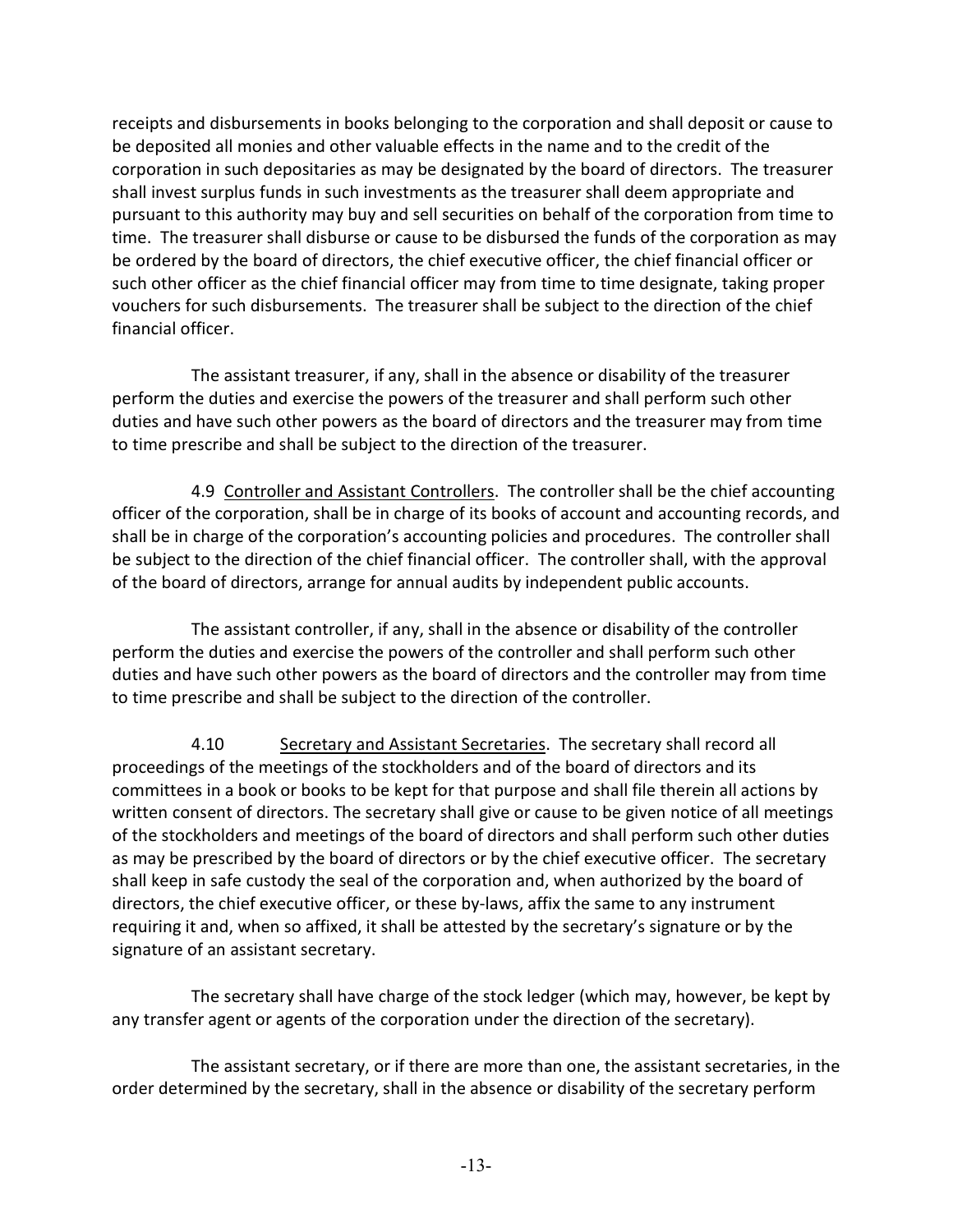the duties and exercise the powers of the secretary and shall perform such other duties and have such other powers as the board of directors and the secretary may from time to time prescribe.

#### **Section 5. RESIGNATIONS AND REMOVALS**

5.1 Any director or officer may resign at any time by delivering his or her resignation in writing to the chairman of the board, any vice chairman of the board, the president, or the secretary or to a meeting of the board of directors. Such resignation shall be effective upon receipt unless specified to be effective at some other time, and without in either case the necessity of its being accepted unless the resignation shall so state. A director (including persons elected by directors to fill vacancies in the board) may be removed from office with cause by the vote of the holders of a majority of the shares issued and outstanding and entitled to vote in the election of directors. The board of directors may at any time remove any officer either with or without cause. The board of directors may at any time terminate or modify the authority of any agent. Except where a right to receive compensation shall be expressly provided in a duly authorized written agreement with the corporation or severance or other benefit plan or arrangement approved by the board of directors, no director or officer resigning and no director or officer removed shall have any right to any compensation as such director or officer for any period following such director's or officer's resignation or removal, or any right to damages on account of such removal, whether such compensation be by the month or by the year or otherwise; unless, in the case of a resignation, the directors, or, in the case of removal, the body acting on the removal, shall in their or its discretion provide for compensation.

# **Section 6. VACANCIES OF OFFICERS**

6.1 If the office of any officer becomes vacant, the directors may elect a successor by vote of a majority of the directors present and voting at a meeting. Such successors shall hold office for the unexpired term, and until their respective successors are chosen and qualified or in each case until they sooner die, resign, are removed or become disqualified. Any vacancy of a directorship shall be filled as specified in Section 3.4 of these by-laws.

# **Section 7. CAPITAL STOCK**

7.1 Stock Certificates. The shares of capital stock of the corporation shall be represented by certificates, provided that the board of directors may provide by resolution or resolutions that some or all of any or all classes or series of stock shall be uncertificated shares. Any such resolution shall not apply to shares represented by a certificate until such certificate is surrendered to the corporation. Every holder of stock represented by certificates shall be entitled to a certificate stating the number and the class and the designation of the series, if any, of the shares held by him or her, in such form as shall, in conformity to law, the certificate of incorporation and the by-laws, be prescribed from time to time by the board of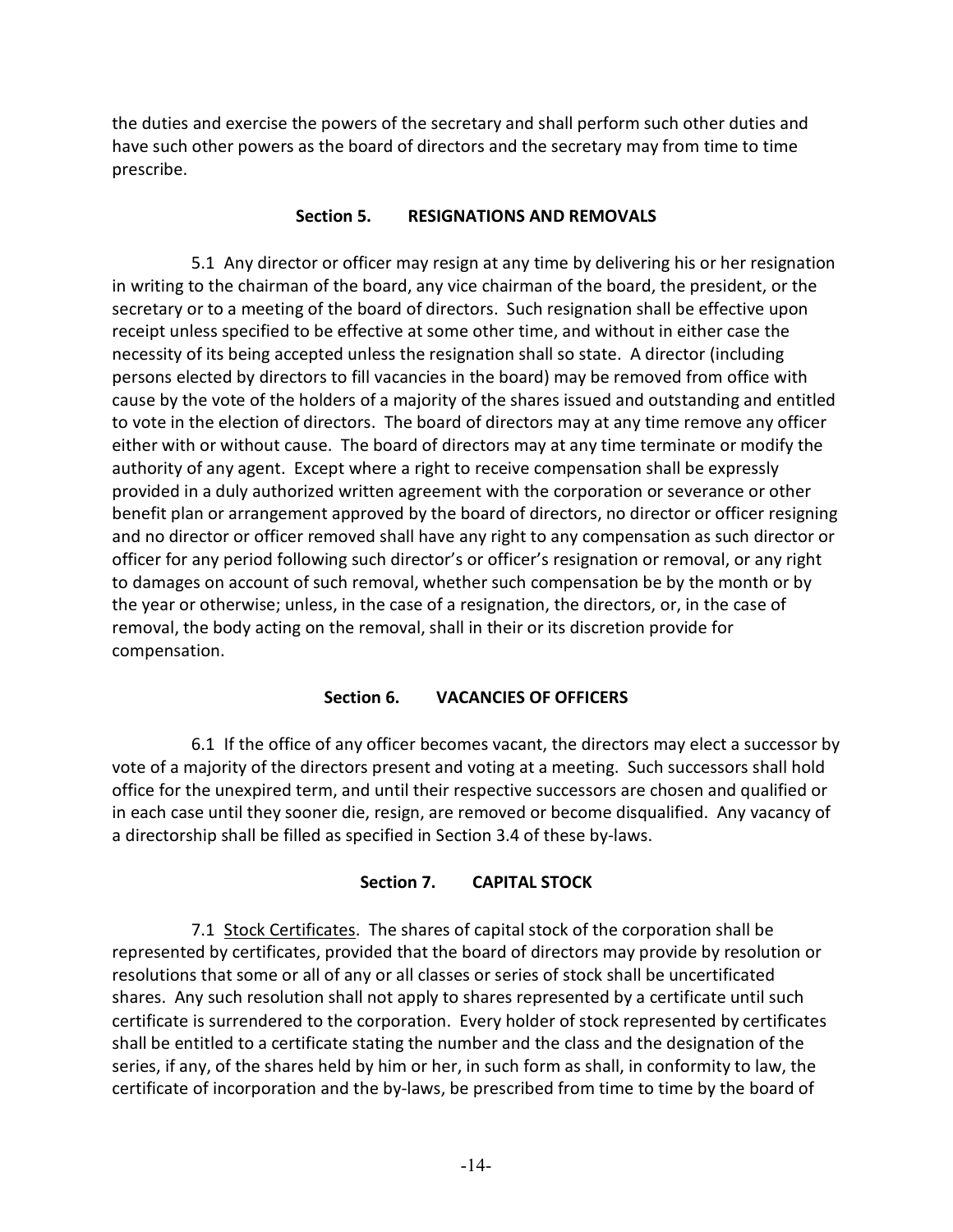directors. Such certificate shall be signed by any two authorized officers of the corporation. Any of or all the signatures on the certificate may be a facsimile. In case an officer, transfer agent, or registrar who has signed or whose facsimile signature has been placed on such certificate shall have ceased to be such officer, transfer agent, or registrar before such certificate is issued, it may be issued by the corporation with the same effect as if he or she were such officer, transfer agent, or registrar at the time of its issue.

7.2 Loss of Certificates. In the case of the alleged theft, loss, destruction or mutilation of a certificate of stock, a duplicate certificate may be issued in place thereof, upon such terms, including receipt of a bond sufficient to indemnify the corporation against any claim on account thereof, as the board of directors may prescribe.

# **Section 8. TRANSFER OF SHARES OF STOCK**

8.1 Transfer on Books. Subject to the restrictions, if any, stated or noted on the stock certificate, or otherwise in force, shares of stock may be transferred on the books of the corporation by the surrender to the corporation or its transfer agent of the certificate therefor properly endorsed or accompanied by a written assignment and power of attorney properly executed, with necessary transfer stamps affixed, and with such proof of the authenticity of signature as the board of directors or the transfer agent of the corporation may reasonably require. Uncertificated shares of stock may be transferred on the books of the corporation upon receipt of proper transfer instructions from the registered owner of the uncertificated shares, an instruction from an approved source duly authorized by such owner or from an attorney lawfully constituted. Except as may be otherwise required by law, by the certificate of incorporation or by these by-laws, the corporation shall be entitled to treat the record holder of stock as shown on its books as the owner of such stock for all purposes, including the payment of dividends and the right to receive notice and to vote or to give any consent with respect thereto and to be held liable for such calls and assessments, if any, as may lawfully be made thereon, regardless of any transfer, pledge or other disposition of such stock until the shares have been properly transferred on the books of the corporation.

8.2 Record Date and Closing Transfer Books. In order that the corporation may determine the stockholders entitled to notice of or to vote at any meeting of stockholders or any adjournment thereof, the board of directors may fix a record date, which record date shall not precede the date upon which the vote fixing the record date is adopted by the board of directors, and which record date shall not be more than 60 days nor less than ten days before the date of such meeting. If no such record date is fixed by the board of directors, the record date for determining the stockholders entitled to notice of or to vote at a meeting of stockholders shall be at the close of business on the day next preceding the day on which notice is given, or, if notice is waived, at the close of business on the day next preceding the day on which the meeting is held. A determination of stockholders of record entitled to notice of or to vote at a meeting of stockholders shall apply to any adjournment of the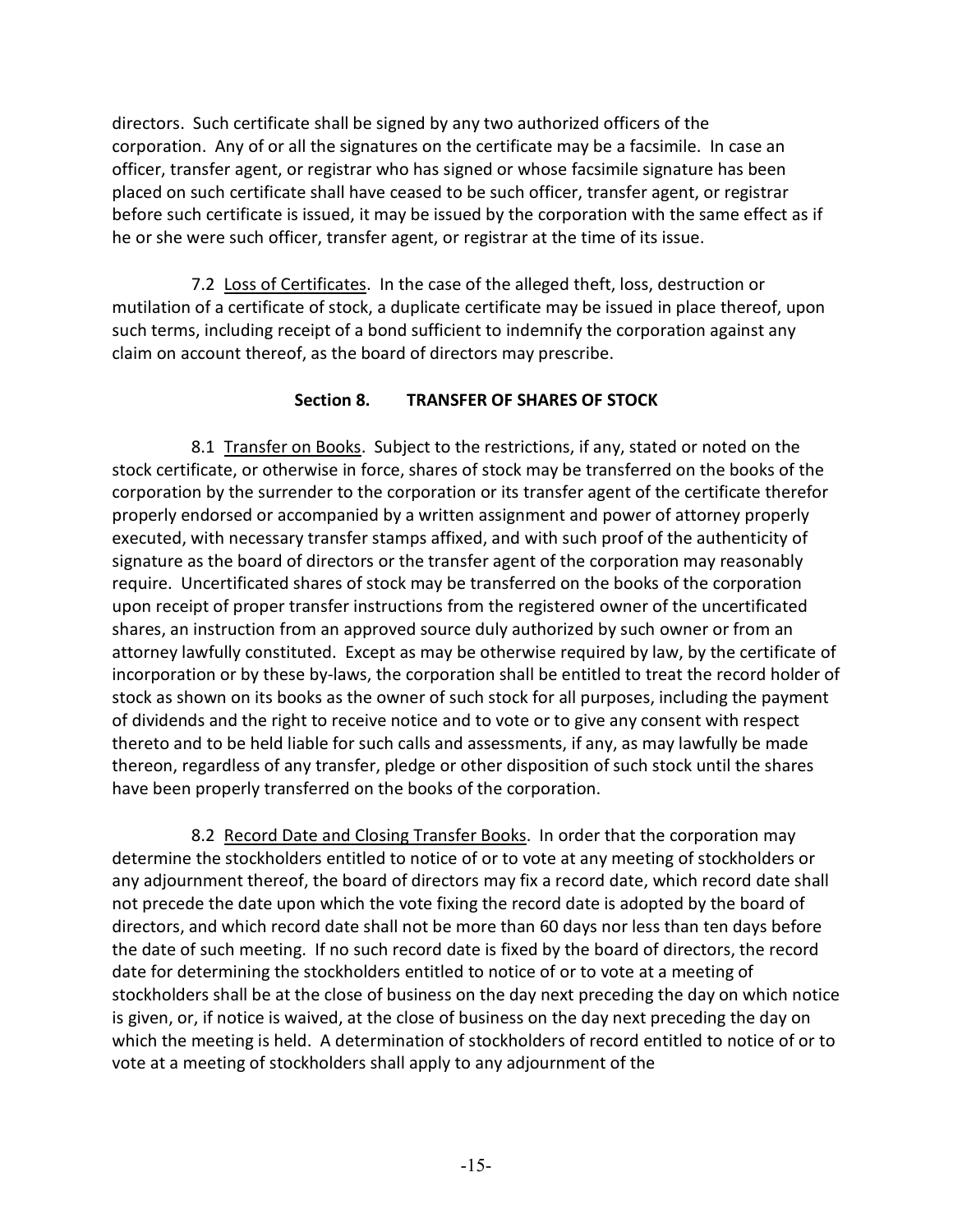meeting; provided, however, that the board of directors may fix a new record date for the adjourned meeting.

In order that the corporation may determine the stockholders entitled to receive payment of any dividend declared pursuant to Section 9 of these by-laws or other distribution or allotment of any rights or to exercise any rights in respect of any change, conversion or exchange of stock, or for the purpose of any other lawful action, the board of directors may fix a record date, which record date shall not precede the date upon which the vote fixing the record date is adopted, and which record date shall be not more than 60 days prior to such payment, exercise or other action. If no such record date is fixed, the record date for determining stockholders for any such purpose shall be at the close of business on the day on which the board of directors adopts the vote relating thereto.

# **Section 9. DIVIDENDS**

9.1 Dividends upon the capital stock of the corporation, subject to the provisions of the certificate of incorporation, if any, may be declared by the board of directors at any regular or special meeting, pursuant to law. Dividends may be paid in cash, in property, or in shares of the capital stock, subject to the provisions of the certificate of incorporation.

# **Section 10. CONTRIBUTIONS**

10.1 The directors of this corporation are authorized to make charitable contributions as defined in the United States Internal Revenue Code, as from time to time amended, in such amounts as the directors may determine to be reasonable.

# **Section 11. CORPORATE SEAL**

11.1 Subject to alteration by the directors, the seal of the corporation shall consist of a flat-faced circular die with the word "Delaware" and the name of the corporation cut or engraved thereon, together with such other words, dates or images as may be approved from time to time by the directors. The corporate seal of the corporation may be used by causing it or a facsimile thereof to be impressed or affixed or reproduced or otherwise.

# **Section 12. EXECUTION OF PAPERS**

12.1 Except as the board of directors may generally or in particular cases authorize the execution thereof in some other manner, all deeds, leases, transfers, sales of securities, contracts, proxies, bonds, notes, checks, drafts and other obligations, agreements and undertakings made, accepted or endorsed by the corporation shall be signed by the chairman of the board, the vice chairman of the board, the president, any vice president or the treasurer, and, if such papers require a seal, the seal of the corporation shall be affixed thereto and attested by the secretary or an assistant secretary.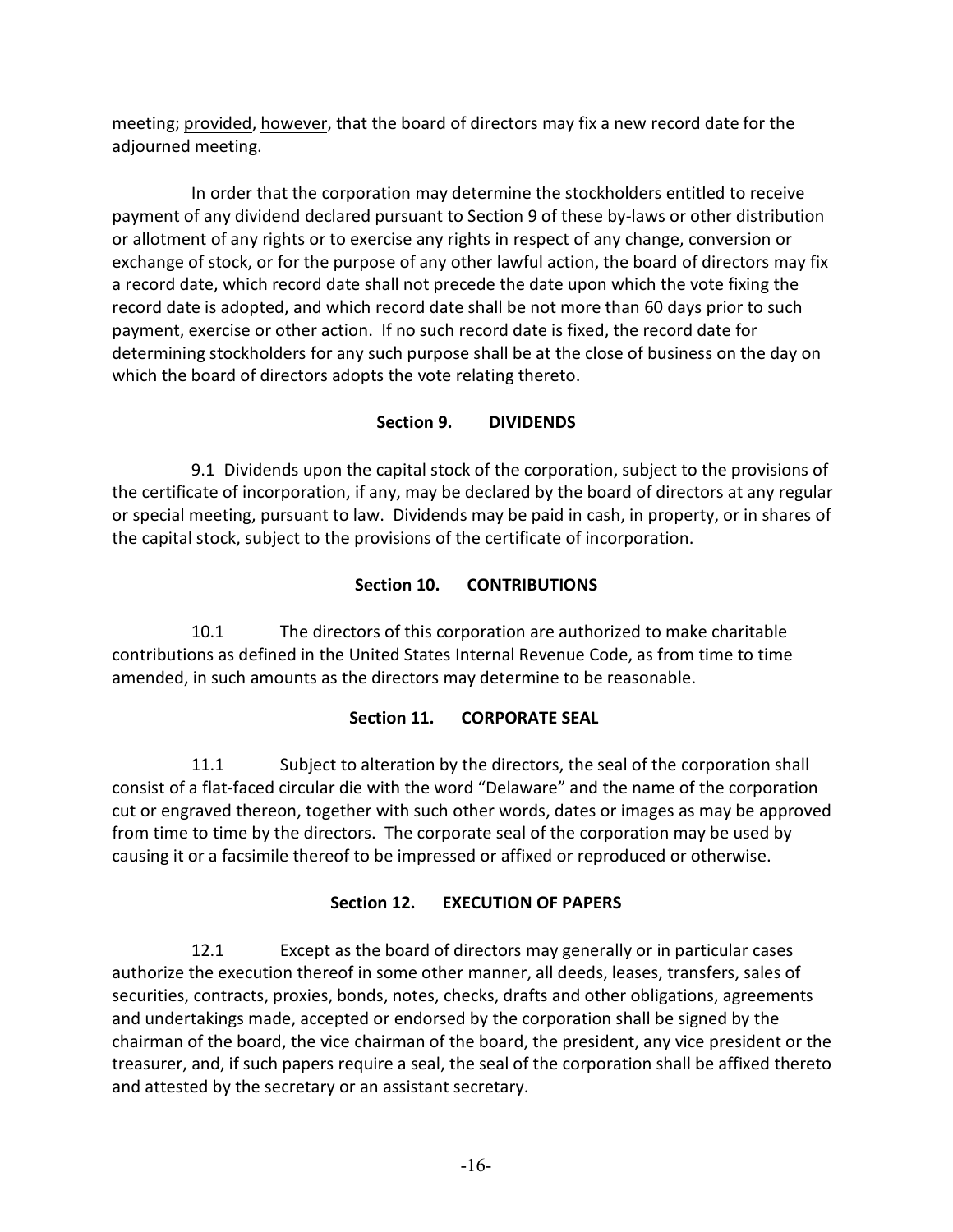#### **Section 13. FISCAL YEAR**

13.1 Except as from time to time otherwise provided by the board of directors, the fiscal year of the corporation shall commence on the first day of October of each year.

#### **Section 14. INDEMNIFICATION**

14.1 The corporation shall, to the maximum extent permitted from time to time under the law of the State of Delaware, indemnify and upon request shall advance expenses to any person who is or was a party or is threatened to be made a party to any threatened, pending or completed action, suit, proceeding, claim or counterclaim, whether civil, criminal, administrative or investigative, by reason of the fact that such person is or was or has agreed to be a director, officer, employee or agent of this corporation or while a director, officer, employee or agent is or was serving at the request of this corporation as a director, officer, partner, trustee, fiduciary, employee or agent of any corporation, partnership, joint venture, trust or other enterprise, including service with respect to employee benefit plans, against expenses (including attorney's fees and expenses), judgments, fines, penalties and amounts paid in settlement or incurred in connection with the investigation, preparation to defend or defense of such action, suit, proceeding, claim or counterclaim; provided, however, that the foregoing shall not require this corporation to indemnify or advance expenses to any person in connection with any action, suit, proceeding, claim or counterclaim initiated by or on behalf of such person, other than an action to enforce indemnification rights. Such indemnification shall not be exclusive of other indemnification rights arising under any agreement, vote of directors or stockholders or otherwise and shall inure to the benefit of the heirs and legal representatives of such person. Any such person seeking indemnification under this Section 14.1 shall be deemed to have met the standard of conduct required for such indemnification unless the contrary shall be established. The corporation shall have the power to provide indemnification and advance expenses to any other person, including stockholders purporting to act on behalf of the corporation, to the extent permitted by the law of the State of Delaware.

# **Section 15. AMENDMENTS**

15.1 These by-laws may be altered, amended or repealed by (i) the affirmative vote of the holders of at least 75 percent of the voting power of the then outstanding shares of stock of all classes and series of this corporation entitled to vote generally in the election of directors, voting together as a single class or (ii) a vote of the majority of the directors then in office at any annual, regular or special stockholders or directors meeting, called for that purpose, the notice of which shall specify the subject matter of the proposed new by-law or the alteration, amendment or repeal of an existing by-law or the articles to be affected thereby. Any by-law, whether made, altered, amended or repealed by the stockholders or